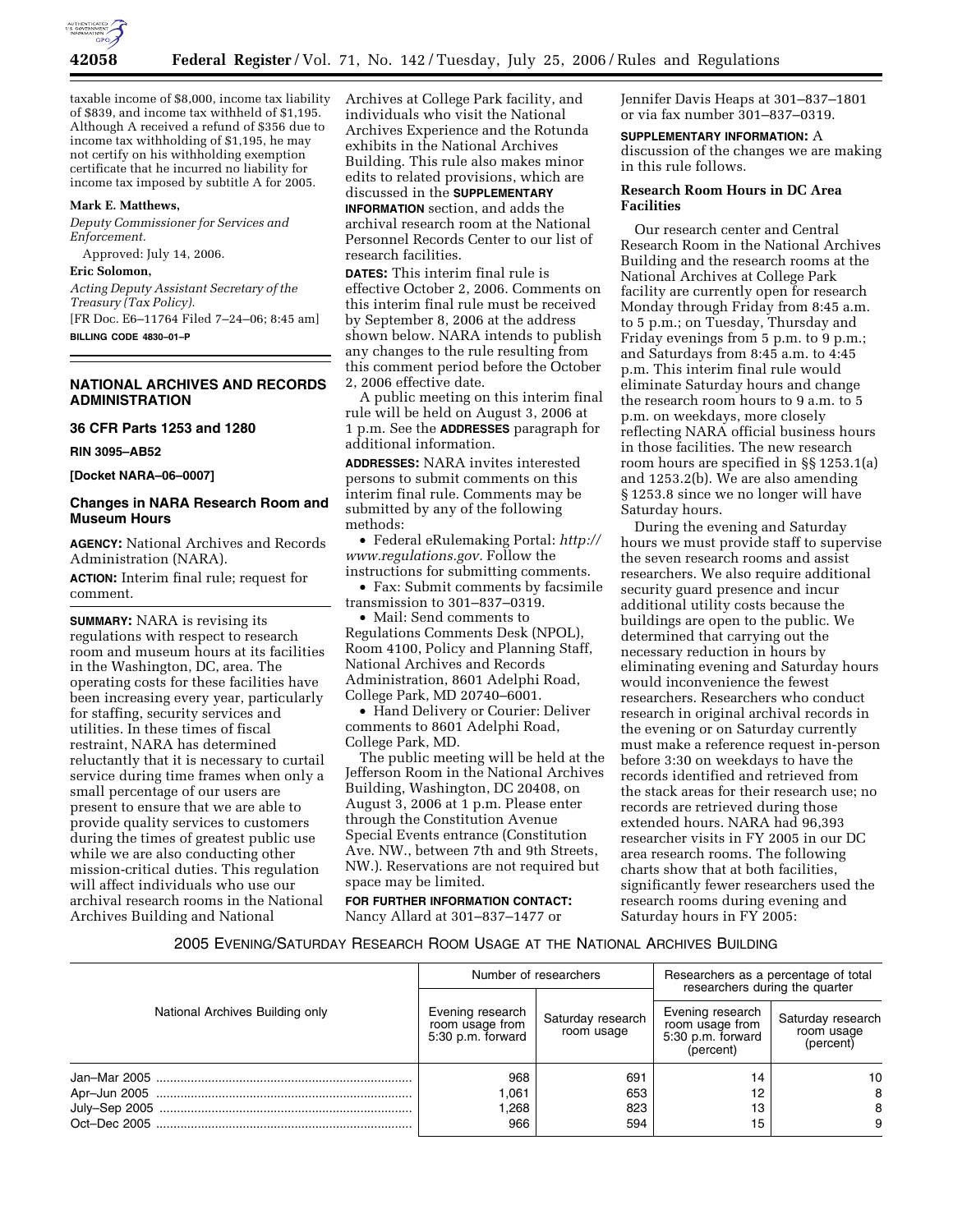| National Archives Building only | Number of researchers                                    |                                 | Researchers as a percentage of total<br>researchers during the quarter |                                              |
|---------------------------------|----------------------------------------------------------|---------------------------------|------------------------------------------------------------------------|----------------------------------------------|
|                                 | Evening research<br>room usage from<br>5:30 p.m. forward | Saturday research<br>room usage | Evening research<br>room usage from<br>5:30 p.m. forward<br>(percent)  | Saturday research<br>room usage<br>(percent) |
|                                 | 4.263                                                    | 2.761                           | 13                                                                     | 9                                            |

## 2005 EVENING/SATURDAY RESEARCH ROOM USAGE AT THE NATIONAL ARCHIVES AT COLLEGE PARK

| National Archives at College Park only | Number of researchers                                    |                                 | Researchers as a percentage of total<br>researchers during the quarter |                                              |
|----------------------------------------|----------------------------------------------------------|---------------------------------|------------------------------------------------------------------------|----------------------------------------------|
|                                        | Evening research<br>room usage from<br>5:30 p.m. forward | Saturday research<br>room usage | Evening research<br>room usage from<br>5:30 p.m. forward<br>(percent)  | Saturday research<br>room usage<br>(percent) |
|                                        | 1.992                                                    | 734                             | 19                                                                     |                                              |
|                                        | 2.314                                                    | 798                             |                                                                        | 6                                            |
|                                        | 2,434                                                    | 817                             |                                                                        | 6                                            |
|                                        | 2.004                                                    | 602                             |                                                                        |                                              |
|                                        | 8.744                                                    | 2.951                           |                                                                        | 6                                            |

### **Research Room Hours in Regional Archives**

Our regulations only list the core Monday–Friday hours for NARA's regional archives (Tuesday–Saturday hours for the Southeast Region in Morrow, GA) in 36 CFR 1253.7, which are not changing. Currently, most of our regional archives research rooms also are open one evening per week and/or certain Saturdays of the month primarily for microfilm research. Researchers who conduct research in original archival records in the evening or on Saturday must make a reference request in-person before 3:30 on weekdays to have the records identified and retrieved from the stack areas for their research use; no records are retrieved during those extended hours. The extended hours, which are subject to more frequent modification, are listed on the NARA Web site (*http:// www.archives.gov*) and posted in the regional research rooms. In some of the regional archives, we are reducing extended hours beginning October 2, 2006.

We are making one unrelated change to § 1253.7 to add the archival research room at the National Personnel Records Center in St. Louis, MO.

## **Museum Hours at the National Archives Building**

This interim final rule also modifies the hours the exhibit areas in the National Archives Building, Washington, DC, are open to the public. Currently the *National Archives Experience* (our Washington DC

museum) including the Rotunda for the Charters of Freedom (displaying the Declaration of Independence, Constitution, and Bill of Rights) is open to the public as follows:

• The day after Labor Day through March 31, 10 a.m. to 5:30 p.m. (closed on December 25);

• April 1 through the Friday before Memorial Day, 10 a.m. to 7 p.m.;

• Memorial Day weekend through Labor Day, 10 a.m. to 9 p.m.

We are revising § 1280.62 to make the public hours the day after Labor Day through March 14, 10 a.m. to 5:30 p.m., and March 15 through Labor Day, 10 a.m. to 7 p.m. The building will be closed on Thanksgiving and December 25. In addition, because transit through the building and through the line to view the Charters of Freedom cannot usually be completed in less than a 30 minute visit, we are establishing a policy of ''last admission'' at least 30 minutes before close. This policy, which is followed by many museums, will allow us to clear the exhibit areas of visitors at the stated closing time and ensure that visitors coming into the building have at least some opportunity to see the Charters of Freedom. Finally, because the renovation of the National Archives Building provides direct street-level access to the building entrance on Constitution Avenue, we are rewording § 1280.60 to remove directions for disabled and persons with strollers to use the Pennsylvania Avenue entrance to the building.

Although we are reducing the hours exhibit areas in the National Archives

Building, Washington, DC, are open during the summer months (Memorial Day through Labor Day), the new summer hours are consistent with those at the National Museum of American History (10 a.m.–6:30 p.m.). We have found that the last two hours of the day in the summer have the lowest average attendance, so this action will affect the fewest visitors on those days. By changing to a two season calendar with the high season beginning March 15, we are increasing the hours the exhibit areas are open during peak demand (school break, Cherry Blossom Festival) in late March. As with the change in research room hours, the changes in hours for the exhibit areas will significantly reduce our security guard expenses.

As we noted in the **SUMMARY** paragraph of this preamble, NARA must carry out multiple mission-critical activities. There are many actions that must be carried out in order to provide access to archival records in NARA research rooms; to assist researchers via on-line descriptions in our Archival Research Catalog or via written reference requests; and to develop public programs and exhibits. When archival records are transferred to NARA's custody from the creating agency or at the end of a Presidential Administration, NARA staff must organize these records, assess and address their condition, carry out declassification review on them as needed, describe them, and otherwise prepare them for safe and efficient use by researchers. The actions that we are